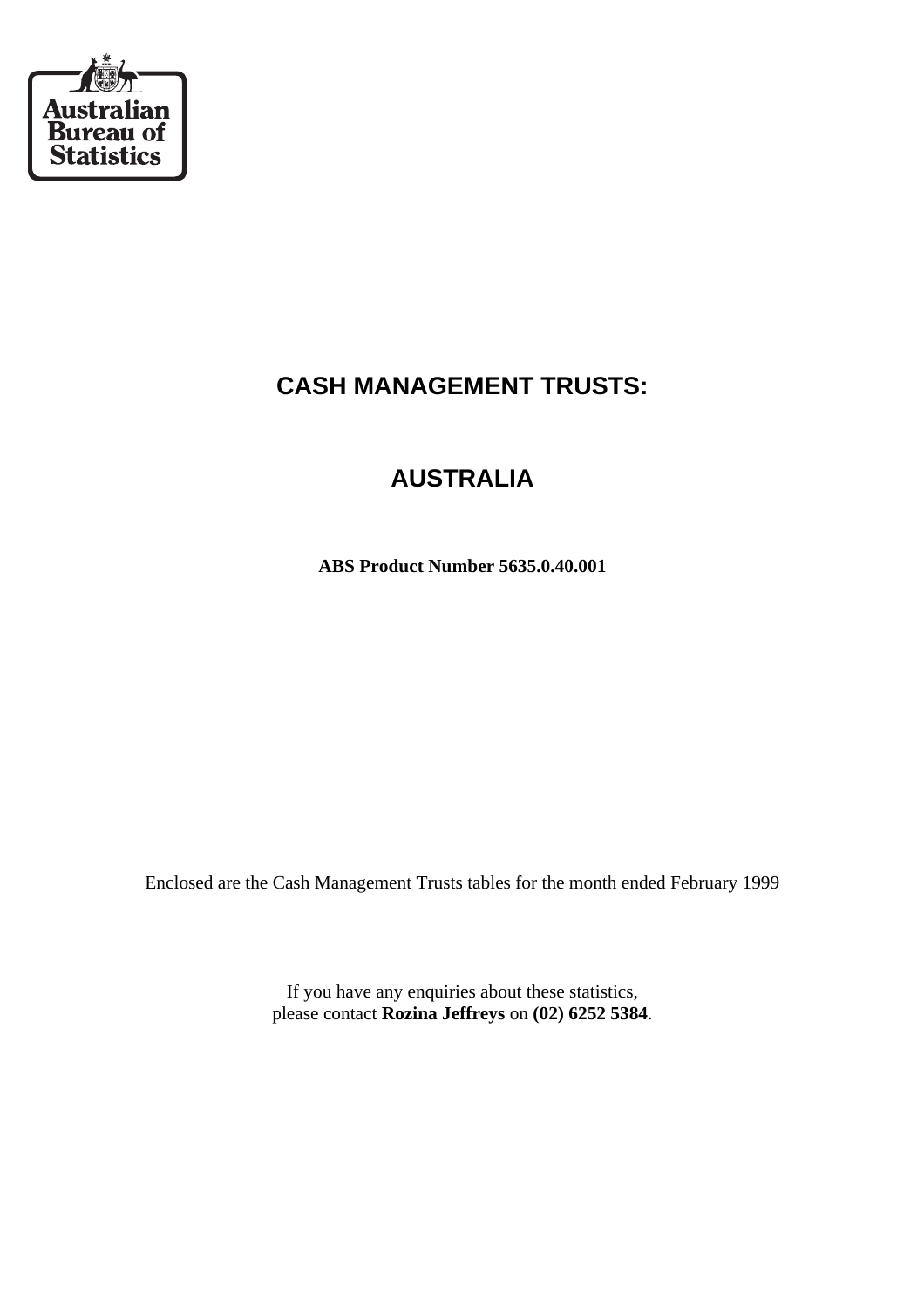|                  |                        |                                                            |                                       | Financial operations during period                     | Weighted average<br>net yield       |                                                 |                             |                                              |                                                       |                                                                      |
|------------------|------------------------|------------------------------------------------------------|---------------------------------------|--------------------------------------------------------|-------------------------------------|-------------------------------------------------|-----------------------------|----------------------------------------------|-------------------------------------------------------|----------------------------------------------------------------------|
|                  | Number<br>of<br>trusts | Units<br>in issue<br>at end of<br>period<br>$\mathfrak{m}$ | New<br>applications<br>$\mathfrak{m}$ | Units Issued<br>Reinvested<br>income<br>$\mathfrak{m}$ | Units<br>redeemed<br>$\mathfrak{m}$ | Gross<br>investment<br>income<br>$\mathfrak{m}$ | Fees and<br>expenses<br>\$m | At end of<br>period<br>per cent<br>per annum | Average<br>for the<br>period<br>per cent<br>per annum | 90 day<br>bank<br>bills<br>$\left(a\right)$<br>per cent<br>per annum |
| 1997             |                        |                                                            |                                       |                                                        |                                     |                                                 |                             |                                              |                                                       |                                                                      |
| November         | 26                     | 13,779.9                                                   | 3,150.1                               | 11.6                                                   | 3,054.8                             | 68.0                                            | 13.8                        | 3.97                                         | 3.96                                                  | 4.97                                                                 |
| December         | 27                     | 14,216.2                                                   | 3,605.8                               | 21.7                                                   | 3,191.2                             | 78.2                                            | 15.5                        | 4.02                                         | 3.99                                                  | 5.07                                                                 |
| 1998             |                        |                                                            |                                       |                                                        |                                     |                                                 |                             |                                              |                                                       |                                                                      |
| January          | 29                     | 14,796.0                                                   | 2,899.5                               | 74.0                                                   | 2,393.8                             | 75.5                                            | 15.2                        | 3.99                                         | 4.01                                                  | 5.01                                                                 |
| February         | 29                     | 17,596.4                                                   | 5,301.6                               | 15.9                                                   | 2,517.1                             | 94.0                                            | 16.2                        | 4.16                                         | 4.07                                                  | 4.99                                                                 |
| March            | 29                     | 17,546.0                                                   | 3,333.2                               | 22.9                                                   | 3,406.5                             | 81.5                                            | 12.9                        | 4.18                                         | 4.18                                                  | 4.97                                                                 |
| April            | 29                     | 17,955.9                                                   | 3,493.9                               | 87.8                                                   | 3,171.9                             | 97.8                                            | 26.9                        | 4.15                                         | 4.15                                                  | 4.93                                                                 |
| May              | 30                     | 18,389.2                                                   | 3,513.5                               | 25.4                                                   | 3,105.6                             | 80.9                                            | 12.8                        | 4.14                                         | 4.16                                                  | 4.97                                                                 |
| June             | 30                     | 18,530.0                                                   | 4,436.7                               | 20.7                                                   | 4,316.6                             | 90.6                                            | 14.6                        | 4.41                                         | 4.27                                                  | 5.33                                                                 |
| July             | 30                     | 19,055.3                                                   | 4,711.2                               | 95.8                                                   | 4,281.8                             | 77.8                                            | 13.2                        | 4.46                                         | 4.38                                                  | 5.17                                                                 |
| August           | 30                     | 19,486.1                                                   | 4,283.0                               | 27.2                                                   | 3,879.4                             | 86.7                                            | 13.6                        | 6.27                                         | 4.25                                                  | 5.19                                                                 |
| September        | 29                     | 20,013.9                                                   | 4,160.3                               | 56.2                                                   | 3,675.7                             | 90.5                                            | 14.1                        | 4.15                                         | 4.61                                                  | 5.03                                                                 |
| October          | 29                     | 20,607.3                                                   | 4,011.3                               | 94.6                                                   | 3,512.5                             | 77.4                                            | 13.2                        | 4.27                                         | 4.26                                                  | 4.82                                                                 |
| November         | 29                     | 20,297.3                                                   | 3,666.4                               | 27.9                                                   | 4,004.3                             | 95.3                                            | 14.0                        | 3.93                                         | 4.16                                                  | 4.88                                                                 |
| December<br>1999 | 29                     | 20,541.5                                                   | 4,640.0                               | 27.4                                                   | 4,423.2                             | 96.0                                            | 20.9                        | 4.29                                         | 4.20                                                  | 4.80                                                                 |
| January          | 29                     | 21,121.4                                                   | 4,109.6                               | 106.6                                                  | 3,636.3                             | 97.6                                            | 13.7                        | 4.15                                         | 4.10                                                  | 4.79                                                                 |
| February         | 29                     | 21,145.5                                                   | 3,843.9                               | 27.6                                                   | 3,847.4                             | 98.3                                            | 13.2                        | 4.15                                         | 4.03                                                  | 4.77                                                                 |

#### **TABLE 1. NUMBER OF TRUSTS, FINANCIAL OPERATIONS AND YIELDS**

(a) Rates are an average of daily market yields reported to the Reserve Bank for the week ended last Wednesday of the month. Source: Reserve Bank of Australia Bulletin.

#### **TABLE 2. LIABILITIES (\$ million)**

|                  | Unitholders funds |                          |                   |                      |                      |  |
|------------------|-------------------|--------------------------|-------------------|----------------------|----------------------|--|
|                  | Units in<br>issue | Accrued<br><i>Income</i> | <b>Borrowings</b> | Other<br>liabilities | Total<br>liabilities |  |
| 1997             |                   |                          |                   |                      |                      |  |
| November         | 13,779.9          | 66.0                     |                   | 29.3                 | 13,875.3             |  |
| December         | 14,216.2          | 79.3                     |                   | 42.1                 | 14,337.6             |  |
| 1998             |                   |                          |                   |                      |                      |  |
| January          | 14,796.0          | 36.7                     |                   | 21.9                 | 14,854.6             |  |
| February         | 17,596.4          | 62.4                     |                   | 31.3                 | 17,690.1             |  |
| March            | 17,546.0          | 89.0                     |                   | 32.3                 | 17,667.3             |  |
| April            | 17,955.9          | 35.4                     |                   | 23.5                 | 18,014.8             |  |
| May              | 18,389.2          | 80.4                     |                   | 29.2                 | 18,498.9             |  |
| June             | 18,530.0          | 103.2                    |                   | 43.3                 | 18,676.5             |  |
| July             | 19,055.3          | 57.8                     | 0.3               | 23.9                 | 19,137.2             |  |
| August           | 19,486.1          | 99.0                     |                   | 36.7                 | 19,621.9             |  |
| September        | 20,013.9          | 116.7                    | 3.0               | 50.3                 | 20,183.9             |  |
| October          | 20,607.3          | 60.9                     |                   | 30.4                 | 20,698.5             |  |
| November         | 20,297.3          | 104.2                    |                   | 36.3                 | 20,437.8             |  |
| December<br>1999 | 20,541.5          | 130.7                    |                   | 45.6                 | 20,717.9             |  |
| January          | 21,121.4          | 70.4                     |                   | 47.1                 | 21,238.9             |  |
| February         | 21,145.5          | 92.3                     |                   | 51.5                 | 21,289.3             |  |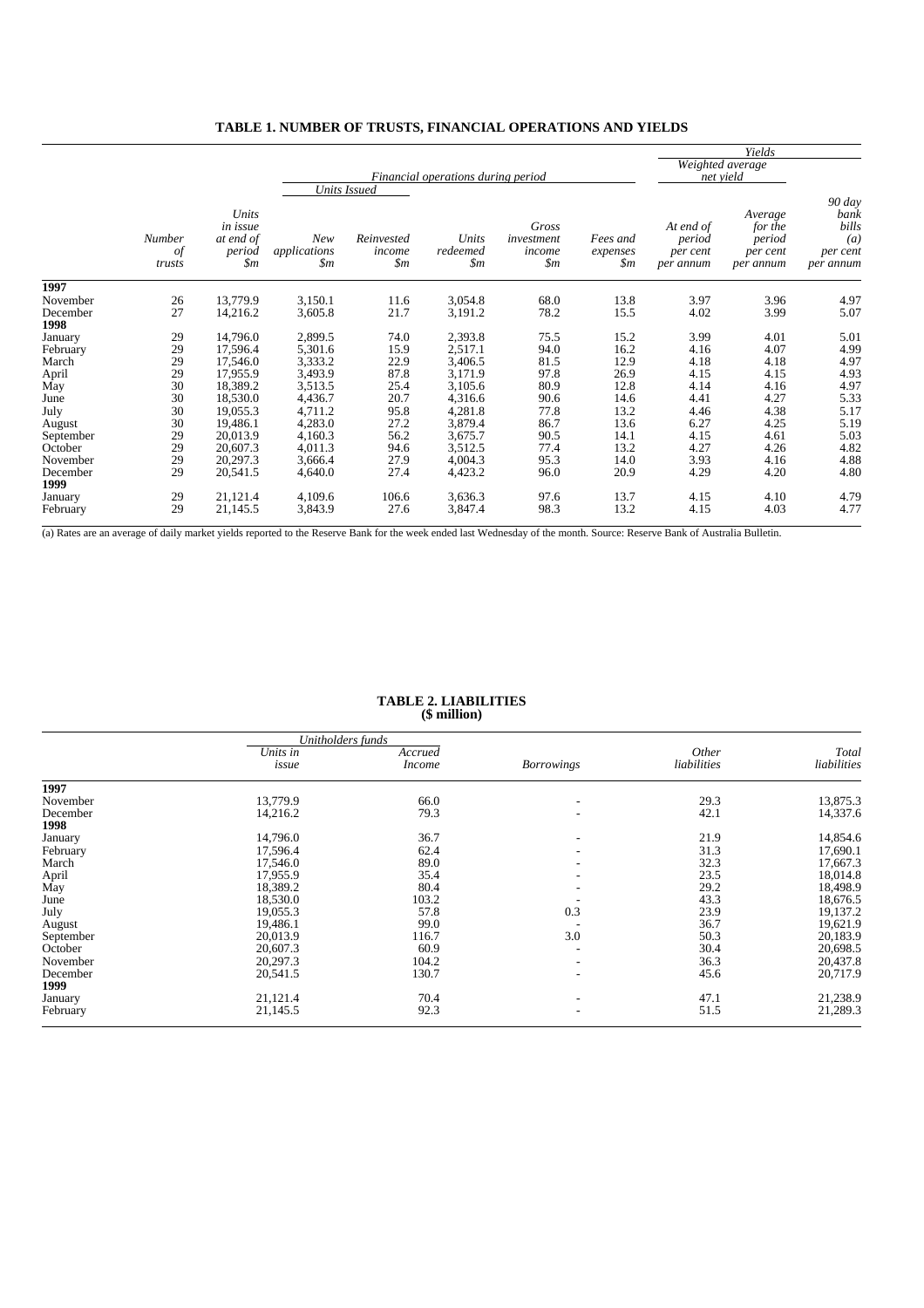## **TABLE 3. ASSETS (\$ million)**

|                  |         |                                   |                                     | Short term securities |                                      |              |                |                                    |        |                                               |              |                                          |                         |                                 |                 |                 |
|------------------|---------|-----------------------------------|-------------------------------------|-----------------------|--------------------------------------|--------------|----------------|------------------------------------|--------|-----------------------------------------------|--------------|------------------------------------------|-------------------------|---------------------------------|-----------------|-----------------|
|                  |         |                                   |                                     |                       | Bills of exchange purchased and held |              |                |                                    |        | Promissory notes purchased and held           |              |                                          |                         |                                 |                 |                 |
|                  |         | Cash and deposits                 |                                     |                       | Bank accepted/endorsed               |              |                |                                    |        |                                               |              |                                          |                         |                                 |                 |                 |
|                  | Banks   | deposit<br>taking<br>institutions | Other<br>Loans<br>and<br>placements | Public<br>authorities | <b>FCA</b><br>corporations           | <i>Other</i> | Other<br>bills | Bank<br>certificates<br>of deposit | Public | <b>FCA</b><br><i>authorities corporations</i> | <i>Other</i> | <i>Other</i><br>short term<br>securities | Long term<br>securities | Investment<br>income<br>accrued | Other<br>assets | Total<br>assets |
| 1997             |         |                                   |                                     |                       |                                      |              |                |                                    |        |                                               |              |                                          |                         |                                 |                 |                 |
| November         | 719.2   | 181.7                             | 74.9                                | $\sim$                | 1,064.0                              | 4,886.1      | 53.6           | 4,277.2                            | 502.8  | 184.4                                         | 1,331.3      | $\sim$                                   | 561.3                   | 33.8                            | 5.0             | 13,875.3        |
| December<br>1998 | 642.8   | 167.5                             | 66.6                                | $\sim$                | 1,099.0                              | 4,754.5      | 39.6           | 4,536.9                            | 556.2  | 327.6                                         | 1,528.7      | $\sim$                                   | 572.7                   | 42.1                            | 3.3             | 14,337.6        |
| January          | 484.9   | 114.7                             | 38.1                                | $\sim$                | 1,206.1                              | 4,672.2      | 45.8           | 5,198.0                            | 564.4  | 233.8                                         | 1,646.0      | $\overline{\phantom{0}}$                 | 603.5                   | 39.6                            | 7.6             | 14,854.6        |
| February         | 485.5   | 194.3                             | 54.3                                | $\sim$                | 1,228.1                              | 5,805.4      | 33.7           | 5,716.3                            | 698.4  | 192.5                                         | 2,347.6      | $\sim$                                   | 871.8                   | 54.4                            | 7.8             | 17,690.1        |
| March            | 726.4   | 177.7                             | 52.0                                | $\sim$                | 1,188.5                              | 5,917.6      | 41.7           | 5,708.7                            | 475.2  | 259.8                                         | 2,268.8      | $\sim$                                   | 788.2                   | 56.5                            | 6.3             | 17,667.3        |
| April            | 1,139.2 | 283.0                             | 47.6                                | $\sim$                | 1,255.1                              | 5,407.9      | 47.6           | 6,242.1                            | 404.0  | 244.2                                         | 2,086.5      | $\overline{\phantom{0}}$                 | 803.7                   | 49.6                            | 4.3             | 18,014.8        |
| May              | 833.8   | 137.6                             | 35.2                                | $\sim$                | 1,297.7                              | 6,235.7      | 42.7           | 6,476.5                            | 320.5  | 274.6                                         | 1,983.5      | $\sim$                                   | 809.6                   | 39.0                            | 12.5            | 18,498.9        |
| June             | 1,166.2 | 63.9                              | 24.3                                | $\sim$                | 1,132.3                              | 4,934.8      | 66.3           | 7,872.0                            | 259.4  | 299.6                                         | 1,989.8      | $\sim$                                   | 811.1                   | 38.9                            | 17.9            | 18,676.5        |
| July             | 1,200.3 | 62.0                              | 64.4                                | $\sim$                | 1,198.4                              | 4,643.3      | 22.8           | 8,008.5                            | 87.7   | 410.9                                         | 2,539.9      | $\overline{\phantom{0}}$                 | 836.7                   | 51.5                            | 11.0            | 19,137.2        |
| August           | 1,819.6 | 54.0                              | 73.5                                | $\sim$                | 1,052.3                              | 4,326.7      | 44.6           | 8,168.2                            | 217.1  | 465.6                                         | 2,511.0      | $\sim$                                   | 828.1                   | 47.2                            | 14.0            | 19,621.9        |
| September        | 2,148.2 | 43.1                              | 45.3                                | $\sim$                | 1,084.6                              | 5,743.1      | 36.7           | 7,098.5                            | 57.9   | 564.1                                         | 2,494.8      | $\sim$                                   | 798.1                   | 45.0                            | 24.6            | 20,183.9        |
| October          | 1,765.8 | 15.1                              | 208.0                               | $\sim$                | 1,198.3                              | 6,035.2      | 165.6          | 6,866.0                            | 375.2  | 476.2                                         | 2,663.3      | $\sim$                                   | 847.2                   | 45.1                            | 37.7            | 20,698.5        |
| November         | 1,952.4 | 39.5                              | 150.0                               | $\sim$                | 1,240.4                              | 5,133.7      | 132.1          | 7,186.4                            | 136.5  | 433.2                                         | 2,569.8      | $\sim$                                   | 1,389.9                 | 46.9                            | 27.1            | 20,437.8        |
| December<br>1999 | 1,084.1 | 16.3                              | 123.0                               | $\sim$                | 1,298.9                              | 4,837.6      | 133.8          | 8,725.5                            | 77.0   | 465.6                                         | 2,609.3      | $\overline{\phantom{0}}$                 | 1,281.8                 | 54.7                            | 10.3            | 20,717.9        |
| January          | 1,898.9 | 31.5                              | 74.3                                | $\sim$                | 1,274.8                              | 4,979.5      | 149.0          | 8,507.9                            | 77.0   | 470.0                                         | 2,420.7      | $\sim$                                   | 1,273.3                 | 59.3                            | 22.8            | 21,238.9        |
| February         | 1,448.1 | 29.5                              | 39.1                                | $\sim$                | 1,210.9                              | 5,484.6      | 119.3          | 8,863.8                            | 156.0  | 445.2                                         | 2,163.4      | $\overline{\phantom{0}}$                 | 1,253.0                 | 55.8                            | 20.6            | 21,289.3        |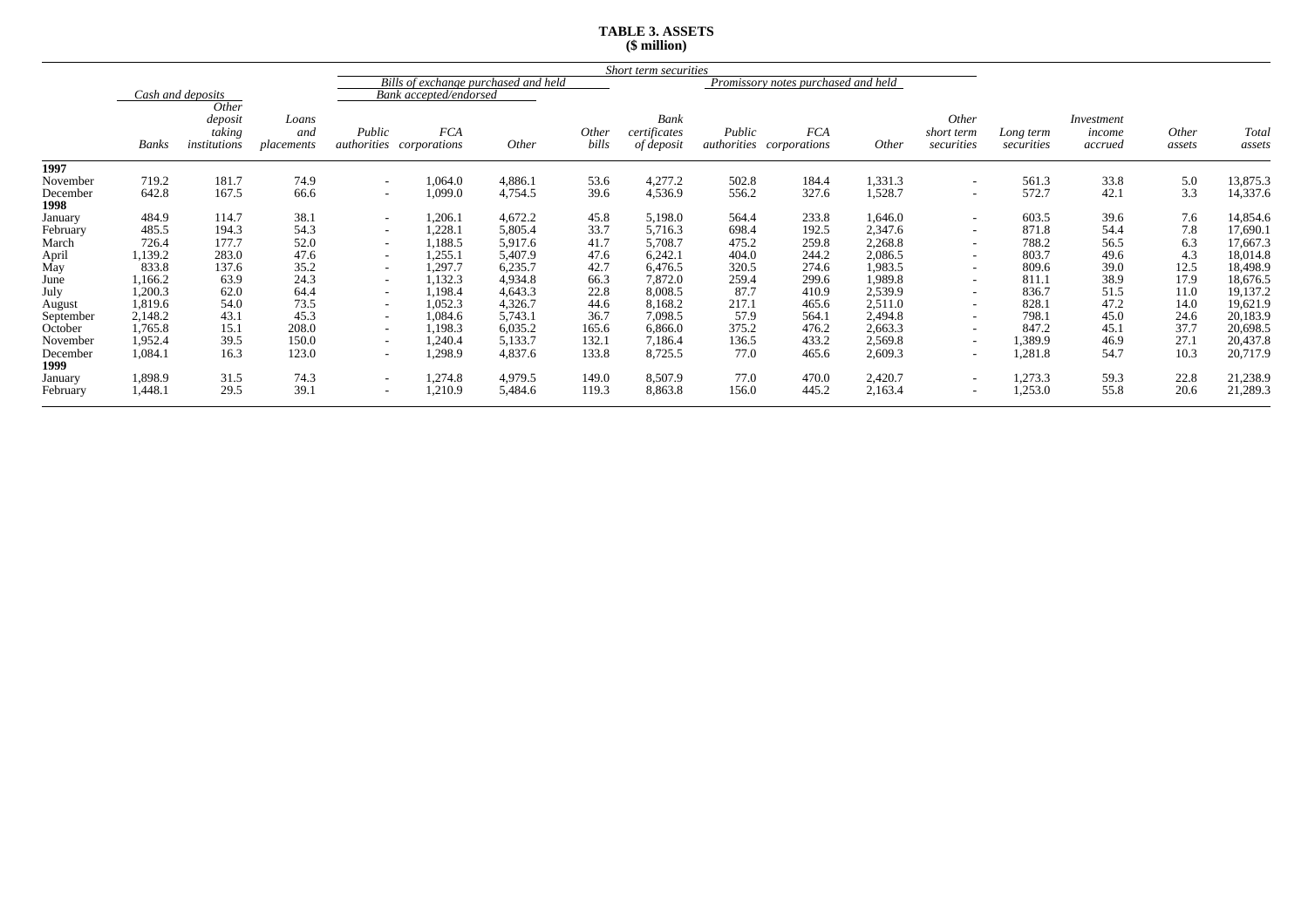|                  |                                                    | By period of notice for withdrawal<br>or remaining term to maturity where a maturity date is specified |                                                  |                                                   |                                                      |                              |                                   |                                       |  |
|------------------|----------------------------------------------------|--------------------------------------------------------------------------------------------------------|--------------------------------------------------|---------------------------------------------------|------------------------------------------------------|------------------------------|-----------------------------------|---------------------------------------|--|
|                  | At call<br>and up to<br>24 hours<br>$\mathfrak{m}$ | Exceeding<br>24 hours<br>but not<br>7 days<br>\$m                                                      | Exceeding<br>7 days<br>but not<br>30 days<br>\$m | Exceeding<br>30 days<br>but not<br>90 days<br>\$m | Exceeding<br>90 days<br>but not<br>$180$ days<br>\$m | Exceeding<br>180 days<br>\$m | Total<br>assets<br>$\mathfrak{m}$ | Average<br>weighted<br>term<br>(days) |  |
| 1997             |                                                    |                                                                                                        |                                                  |                                                   |                                                      |                              |                                   |                                       |  |
| November         | 971.3                                              | 891.3                                                                                                  | 3,283.6                                          | 5,560.1                                           | 2,900.8                                              | 268.3                        | 13,875.3                          | 59.3                                  |  |
| December<br>1998 | 877.9                                              | 1,189.4                                                                                                | 3,736.9                                          | 6,053.3                                           | 2,182.1                                              | 298.0                        | 14,337.6                          | 51.7                                  |  |
| January          | 780.2                                              | 1,748.4                                                                                                | 3,280.9                                          | 6,907.3                                           | 1,829.2                                              | 308.8                        | 14,854.6                          | 50.2                                  |  |
| February         | 735.4                                              | 1,119.6                                                                                                | 5,216.4                                          | 7,612.0                                           | 2,253.2                                              | 753.5                        | 17.690.1                          | 55.7                                  |  |
| March            | 995.6                                              | 990.0                                                                                                  | 5,320.0                                          | 8,096.3                                           | 1,520.0                                              | 745.4                        | 17,667.3                          | 52.7                                  |  |
| April            | 1,518.3                                            | 1,573.8                                                                                                | 5,172.3                                          | 7,401.3                                           | 1,046.7                                              | 1,302.3                      | 18,014.8                          | 55.5                                  |  |
| May              | 1,125.3                                            | 1,504.1                                                                                                | 6,025.1                                          | 7,040.1                                           | 1,520.2                                              | 1,284.1                      | 18,498.9                          | 56.1                                  |  |
| June             | 1,323.6                                            | 1,435.9                                                                                                | 4,446.7                                          | 8,297.9                                           | 1,775.2                                              | 1,397.1                      | 18,676.5                          | 61.2                                  |  |
| July             | 1,332.1                                            | 1,062.3                                                                                                | 4,944.2                                          | 8,831.9                                           | 1,607.5                                              | 1,359.3                      | 19,137.2                          | 59.9                                  |  |
| August           | 1,926.3                                            | 1,148.6                                                                                                | 5,954.9                                          | 6,980.3                                           | 1,747.3                                              | 1,864.6                      | 19,621.9                          | 62.7                                  |  |
| September        | 2,120.8                                            | 1,726.4                                                                                                | 5,704.1                                          | 7,702.5                                           | 1,708.6                                              | 1,221.5                      | 20,183.9                          | 55.0                                  |  |
| October          | 1.994.7                                            | 1,372.3                                                                                                | 5,486.4                                          | 8,910.2                                           | 2,173.8                                              | 761.3                        | 20,698.5                          | 57.4                                  |  |
| November         | 1,949.7                                            | 1,177.8                                                                                                | 6,717.1                                          | 7,324.8                                           | 2,063.9                                              | 1,204.5                      | 20,437.8                          | 43.2                                  |  |
| December<br>1999 | 1,328.5                                            | 1,332.3                                                                                                | 5,940.3                                          | 8,948.1                                           | 1,977.2                                              | 1,191.5                      | 20,717.9                          | 44.3                                  |  |
| January          | 1,870.3                                            | 1,697.3                                                                                                | 5,741.0                                          | 8,933.9                                           | 1,793.3                                              | 1,203.2                      | 21,238.9                          | 62.7                                  |  |
| February         | 1,702.9                                            | 1,490.7                                                                                                | 7,203.9                                          | 7,259.1                                           | 2,335.2                                              | 1,297.6                      | 21,289.3                          | 43.9                                  |  |

#### **TABLE 4. MATURITY DISSECTION OF ASSETS**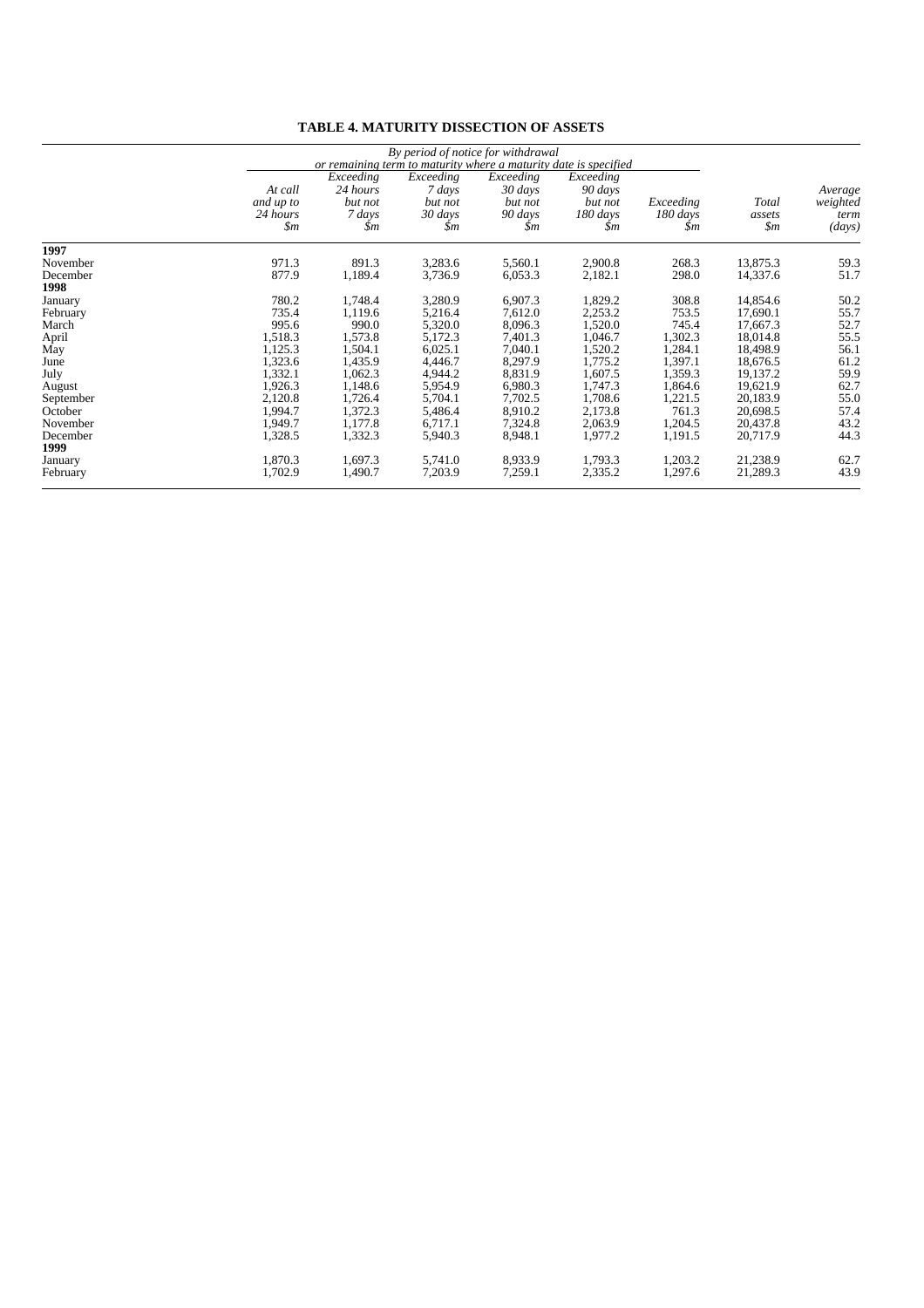## **DATA SERVICE CASH MANAGEMENT TRUSTS-AUSTRALIA (5635.0)**

## **EXPLANATORY NOTES**

## **Introduction**

The statistics of cash management trusts are compiled from returns collected under the *Census and Statistics Act 1905.* Rates on 90 day bank bills are obtained from the Reserve Bank. The statistics relate to financial operations, units in issue, net yield and maturity profiles of cash management trusts.

## **Definition**

- **1***.* For the purposes of these statistics a cash management trust is defined as a unit trust which:
	- **(a)** is governed by a trust deed;
	- **(b)** is open to the public; and
	- **(c)** generally confines its investments (as authorised by the trust deed) to financial securities available through the short term money market.

## **Coverage**

**2.** All cash management trusts operating in Australia are included in the statistics. However,the number of trusts may vary from month to month due to the establishment or closure of individual trusts.

### **Definitions and Descriptions of data items.**

- **3.** *Units* are the interests offered for subscription or purchase.
- **4.** *Units issued* are those issued to existing and new unit holders as a result of new applications and to existing unit holders when income is converted to units after the end of each distribution period. Excluded are units issued to managers and their related corporations.
- **5.** *Units redeemed* refers to the redemption of units and includes any income paid to unit holders on redemption of units. Excluded are units redeemed by managers and their related corporations.
- **6.** *Units in issue* as at the end of the period represents the total stock of units held by unit holders, and includes units in issue to managers and their related corporations. In principle, this figure may be obtained by adding units issued as a result of new applications and re-invested income for the current month to the previous month's total of units in issue, and subtracting any redemptions. However derived data will not equal data published for units in issue, because units issued as a result of new applications and re-invested income exclude units issued and redeemed by the manager, and units redeemed includes income paid out on redemptions.
- **7.** *Gross investment income* is the accrued investment income of the trusts for the month, before deducting any expenses. Investment income is calculated by trusts on a daily basis and includes discounts on negotiable securities and interest receivable earned on that day, together with the realised appreciation or depreciation on any instruments sold on that day.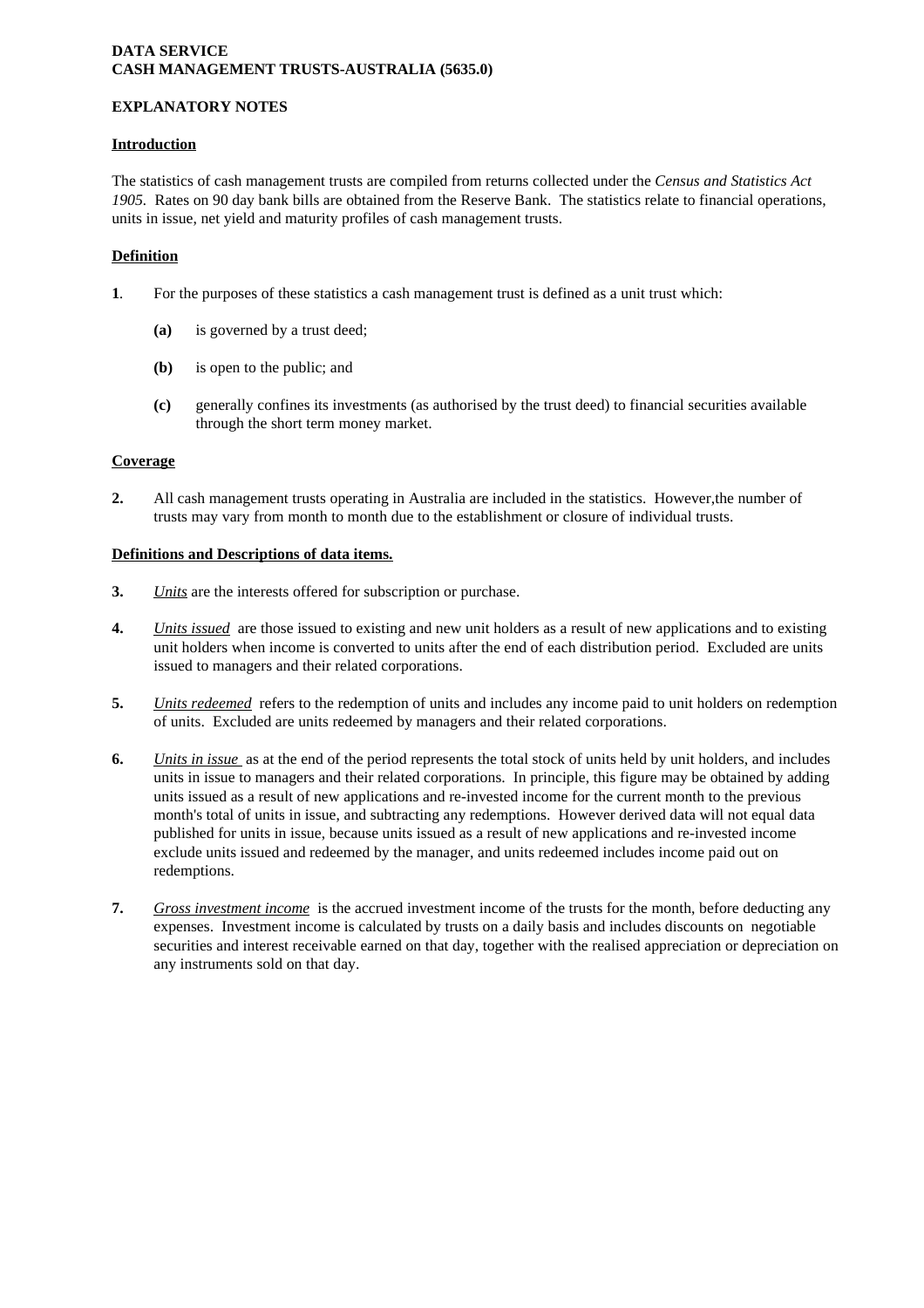- **8.** *Fees and expenses* refers to the accrued value for the month of managers' fees, trustees' fees, interest payable on borrowings and other expenses incurred in conection with the administration of the trusts. Trusts calculate their fees and expenses on a daily basis, generally in proportion to the number of units in issue.
- **9.** *Borrowings* refers to the borrowings (including overdraft facilities) used to finance the purchase of instruments and/or for the purpose of providing funds for the redemption of units and the distribution of income to unit holders.
- **10.** *Net yield to unit holders at end of period* is the net income accruing to unit holders for the last day of the month,expressed as a percentage per annum. The net yield for all trusts has been derived by weighting the net yield for each trust by the number of units in issue for that trust on the last day of the month.
- **11.** *Net yield to unit holders for the period* represents the average of the net yields to unit holders for each day of the month. The net yield to unit holders for the month for all trusts has been derived by weighting the average net yield to unit holders for the month for each trust by the average number of units in issue for the month.
- **12.** *Yield on 90-day bank bills* represents the average of daily market yields reported to the Reserve Bank for the week ended last Wednesday of the month. This yield gives an indication of competing market rates.
- **13.** *Banks*, as referred to in the asset classification (Table 3), are banks within the meaning of the *Banking Act 1959* or banks constituted by State acts.
- **14.** *FCA Corporations* refers to corporations which are registered under the *Financial Corporations Act 1974*.
- 15. Other Commonwealth government securities are all securities issued by the Commonwealth government, other than Treasury Notes. It excludes securities issued by Commonwealth public authorities.
- **16.** *Term of maturity of assets* refers to:
	- **(a)** the period of notice for withdrawal where securities can be redeemed without incurring an income penalty; or
	- **(b)** the remaining term to maturity where a maturity date is specified.
- **17.** *The average period* for term to maturity represents the weighted average of the terms to maturity of all trust assets.

#### **Asset valuation**

**18.** The value of total assets presented in Table 3 has been compiled on a 'cost plus accrued income' basis.Where trusts supply individual categories of assets on a cost of investment basis, the accrued investment income which is not yet received is supplied as a separate item.

#### **Revisions**

**19.** Revisions to previously published statistics are included in issues of this data service as they occur.

#### **Related Publications**

**20.** Readers may also wish to refer to the following publication which is available upon request:

*Managed Funds,Australia* (5655.0)-issued quarterly.

Current publications produced by the ABS are listed in *Catalogue of Publications and Products*,Australia (1101.0). The ABS also issues on Tuesdays and Fridays, a *Publications Advice* (1105.0) which lists publications to be released in the next few days.The Catalogue and Publications Advice are available from any ABS office.

### **Symbols used**

- **-** nil,or rounded to zero.
- **n.p** not available for publication but included in totals where applicable, unless otherwise indicated.

Where figures have been rounded,discrepancies may occur btween sums of the component items and totals.

#### **Electronic services**